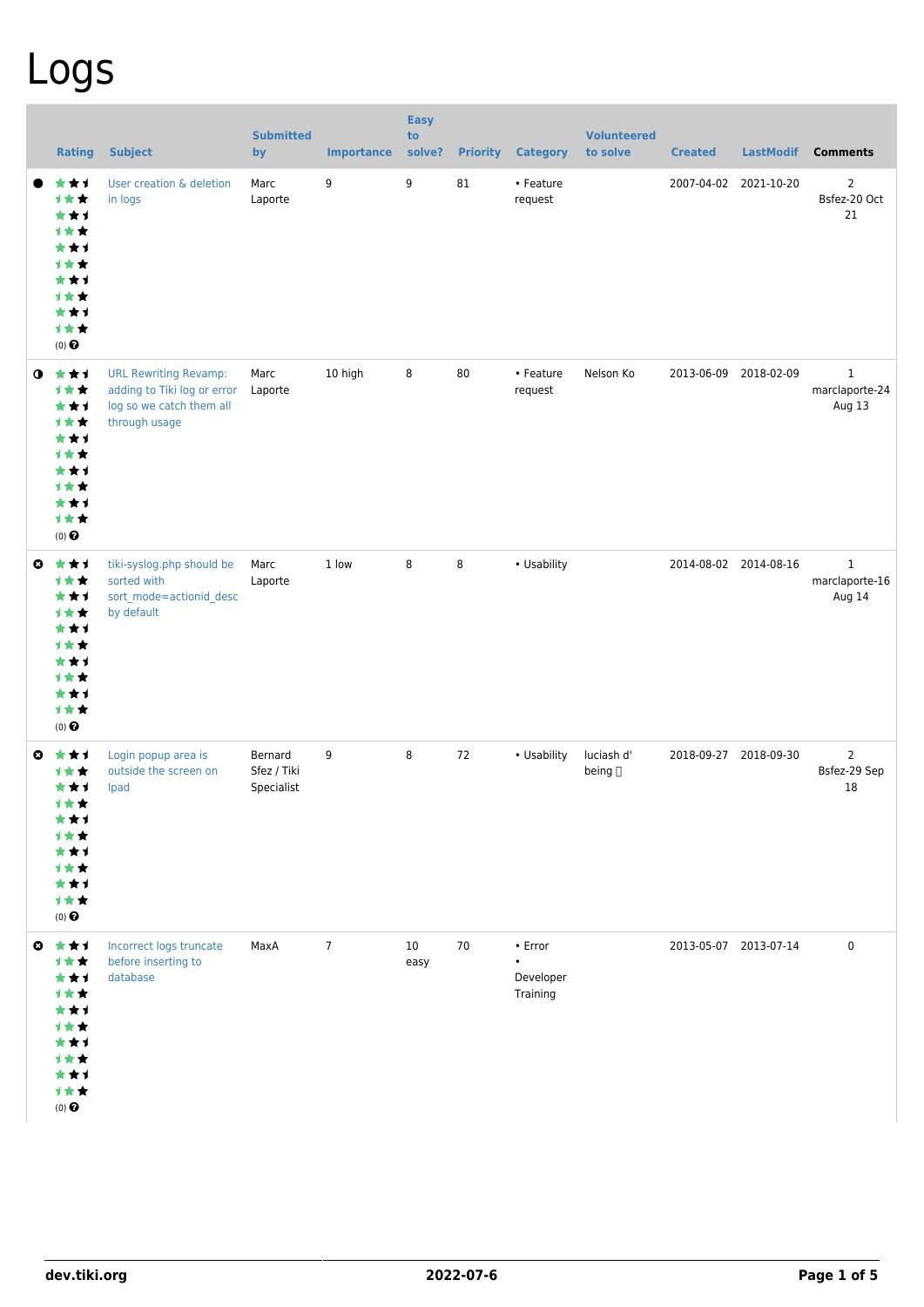|           | <b>Rating</b>                                                                                        | <b>Subject</b>                                                                            | <b>Submitted</b><br>by | <b>Importance</b> | <b>Easy</b><br>to<br>solve? | <b>Priority</b> | <b>Category</b>                                                                 | <b>Volunteered</b><br>to solve | <b>Created</b>        | <b>LastModif</b>      | <b>Comments</b>            |
|-----------|------------------------------------------------------------------------------------------------------|-------------------------------------------------------------------------------------------|------------------------|-------------------|-----------------------------|-----------------|---------------------------------------------------------------------------------|--------------------------------|-----------------------|-----------------------|----------------------------|
|           | ***<br>计女女<br>***<br><b>1**</b><br>***<br>1★★<br>***<br><b>1**</b><br>***<br>1★★<br>$(0)$ $\bigodot$ | Action log: changing<br>settings on filtered view<br>removes checkmarks on<br>other views | hman                   | $\overline{7}$    | 10<br>easy                  | 70              | • Less<br>than 30-<br>minutes fix<br>$\cdot$ Bug<br>• Easy for<br>Newbie<br>Dev |                                | 2022-03-28 2022-03-29 |                       | $\pmb{0}$                  |
|           | ***<br>1★★<br>***<br>***<br>***<br><b>1**</b><br>***<br>1★★<br>***<br>计女女<br>(0) $\pmb{\Theta}$      | emails appended to tiki-<br>syslog.php data                                               | Marc<br>Laporte        | 8                 | 8                           | 64              | $\bullet$<br>Regression                                                         | Nelson Ko                      |                       | 2013-11-30 2013-11-30 | $\pmb{0}$                  |
|           | ***<br>计女女<br>***<br>1★★<br>***<br>1★★<br>***<br>1★★<br>***<br>计女女<br>(0) $\pmb{\Theta}$             | Most PHP errors caught<br>by custom error handler<br>not logged                           | Philippe<br>Cloutier   | 9                 | $\overline{7}$              | 63              | $\cdot$ Bug                                                                     |                                |                       | 2018-10-11 2018-10-11 | $\pmb{0}$                  |
| $\bullet$ | ***<br>1★★<br>***<br>计女女<br>***<br><b>1**</b><br>***<br>计女女<br>***<br>1★★<br>$(0)$ $\pmb{\Theta}$    | Tiki logs sort by Id or<br>Message not working                                            | aciarlotta             | 5                 | 10<br>easy                  | 50              | • Usability<br>• Less<br>than 30-<br>minutes fix                                |                                | 2012-05-10 2012-06-07 |                       | 3<br>changi67-07<br>Jun 12 |
|           | 食食す<br>1女女<br>***<br>计女女<br>***<br>计女女<br>***<br>计女女<br>***<br>计女女<br>$(0)$<br>$\pmb{\Theta}$        | Wrong word                                                                                | cris70                 | 1 low             |                             | $5\overline{)}$ | $\cdot$ Error                                                                   |                                | 2009-12-27 2009-12-27 |                       | $\mathbf 0$                |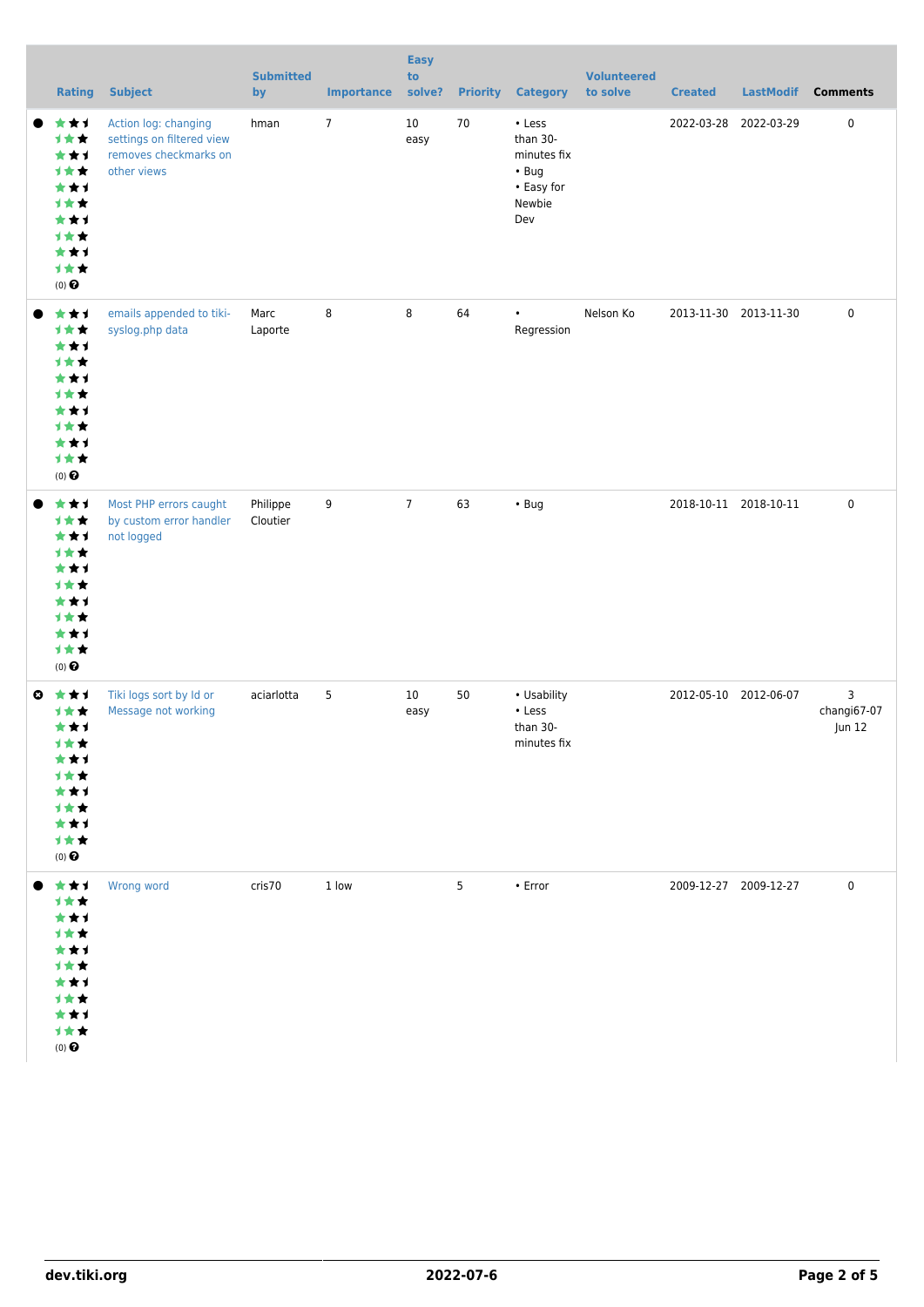|           | <b>Rating</b>                                                                                        | <b>Subject</b>                                                                                          | <b>Submitted</b><br>by               | <b>Importance</b> | <b>Easy</b><br>to<br>solve? | <b>Priority</b> | <b>Category</b>                                                          | <b>Volunteered</b><br>to solve  | <b>Created</b> | <b>LastModif</b>      | <b>Comments</b>                    |
|-----------|------------------------------------------------------------------------------------------------------|---------------------------------------------------------------------------------------------------------|--------------------------------------|-------------------|-----------------------------|-----------------|--------------------------------------------------------------------------|---------------------------------|----------------|-----------------------|------------------------------------|
|           | ***<br>计女女<br>***<br>计女女<br>***<br>1★★<br>***<br><b>1**</b><br>***<br>***<br>$(0)$ $\bigodot$        | Add IP to syslog and/or<br>action log when anons<br>(at least) add content<br>(for spam protection)     | Xavier de<br>Pedro                   | 6                 | 8                           | 48              | • Usability<br>• Feature<br>request<br>• Less<br>than 30-<br>minutes fix |                                 |                | 2010-01-14 2010-01-14 | 0                                  |
| $\bullet$ | ***<br>1★★<br>***<br>1★★<br>***<br><b>1**</b><br>***<br>1★★<br>***<br>1★★<br>$(1)$<br>$\pmb{\Theta}$ | Action log broken: wiki<br>page editions not shown<br>(and detecting & banning<br>spammers much harder) | Xavier de<br>Pedro                   | 9                 | 5                           | 45              | $\bullet$<br>Regression                                                  |                                 |                | 2013-12-14 2014-02-07 | 0                                  |
| $\bullet$ | ***<br>1★★<br>***<br>1★★<br>***<br>1★★<br>***<br>计女女<br>***<br>1★★<br>$(0)$ $\bigodot$               | Activity stream can't be<br>chosen in PivotTable<br>Plugin Edit UI                                      | Xavier de<br>Pedro                   | 5                 | 9                           | 45              | $\cdot$ Error                                                            | Jorge Sá<br>Pereira,<br>rjsmelo |                | 2018-09-24 2019-05-27 | $\mathbf{1}$<br>xorti-27 May<br>19 |
| O         | ***<br><b>1**</b><br>***<br>计女会<br>***<br>1 * *<br>***<br>计女女<br>***<br>计女女<br>$(0)$ $\odot$         | Error after to login at dev                                                                             | Bernard<br>Sfez / Tiki<br>Specialist | 9                 | 5                           | 45              | • Dogfood<br>on a<br>*.tiki.org<br>site                                  |                                 |                | 2021-06-16 2021-07-04 | $\overline{2}$<br>Bsfez-04 Jul 21  |
|           | ***<br>1★★<br>***<br>计女女<br>***<br>计女女<br>***<br>计女女<br>***<br>计女女<br>$(1)$<br>$\pmb{\Theta}$        | <b>Record Calendar-related</b><br>actions at the Action log                                             | Xavier de<br>Pedro                   | 6                 | $7\overline{ }$             | 42              | • Feature<br>request                                                     |                                 |                | 2016-04-05 2016-04-05 | 0                                  |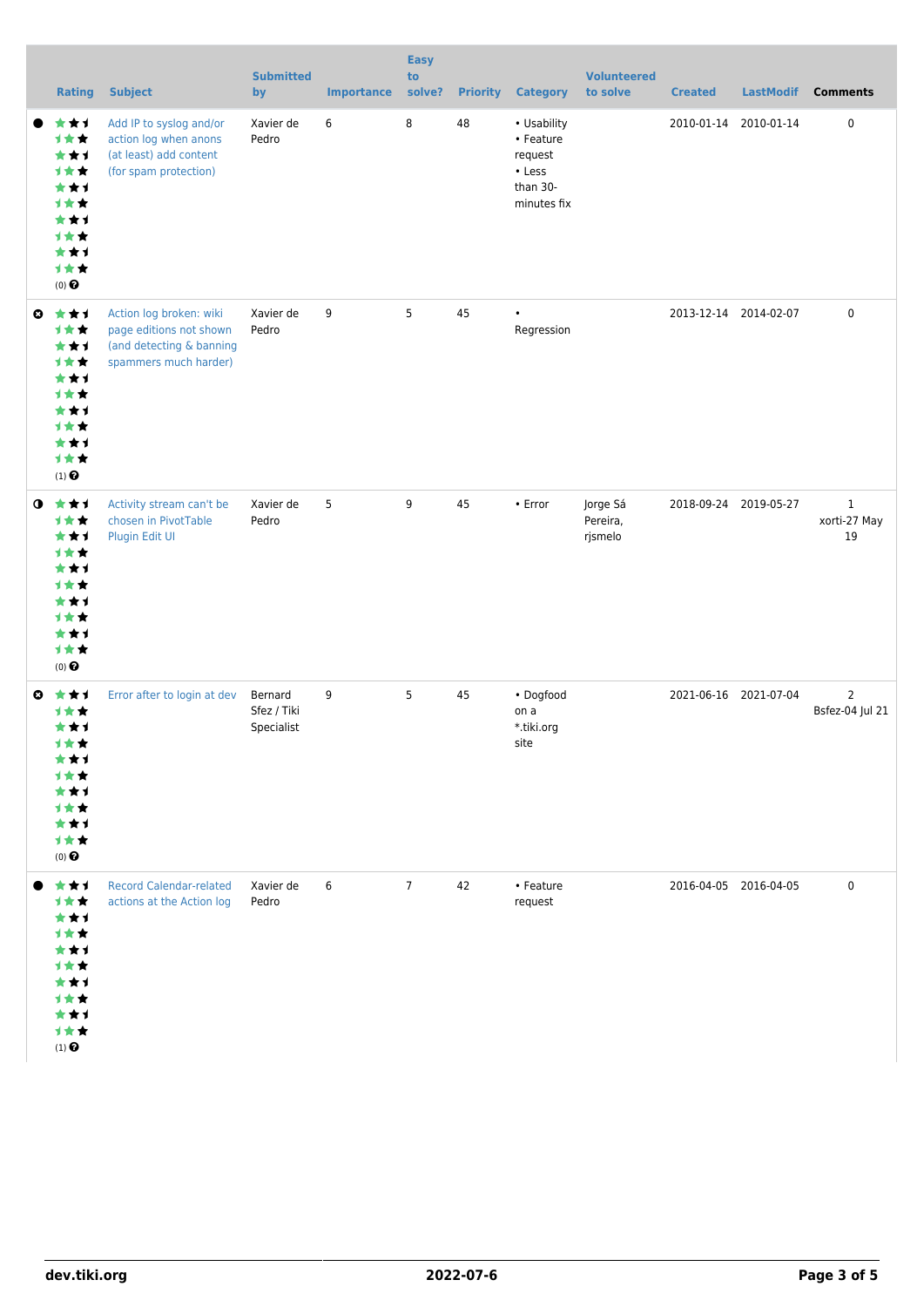|           | <b>Rating</b>                                                                                        | <b>Subject</b>                                                                                                | <b>Submitted</b><br>by | <b>Importance</b> | <b>Easy</b><br>to<br>solve? | <b>Priority</b> | <b>Category</b>                                                 | <b>Volunteered</b><br>to solve | <b>Created</b> | <b>LastModif</b>      | <b>Comments</b>                            |
|-----------|------------------------------------------------------------------------------------------------------|---------------------------------------------------------------------------------------------------------------|------------------------|-------------------|-----------------------------|-----------------|-----------------------------------------------------------------|--------------------------------|----------------|-----------------------|--------------------------------------------|
| $\bullet$ | ***<br><b>1**</b><br>***<br>计女女<br>***<br><b>1**</b><br>***<br>计女女<br>***<br>计女女<br>$(0)$ $\bigodot$ | Version history for<br>trackers                                                                               | Marc<br>Laporte        | 8                 |                             | 40              | • Feature<br>request<br>• Dogfood<br>on a<br>*.tiki.org<br>site |                                |                | 2008-06-01 2013-02-27 | $\overline{2}$<br>marclaporte-13<br>Jan 12 |
| $\bullet$ | ***<br>计女女<br>***<br>计女女<br>***<br>计女女<br>***<br>计女女<br>***<br>计女女<br>$(0)$ $\odot$                  | All preferences changes<br>in logs                                                                            | Marc<br>Laporte        | 8                 |                             | 40              | • Feature<br>request                                            |                                |                | 2009-04-11 2013-11-03 | 0                                          |
| $\bullet$ | ***<br>1★★<br>***<br>计女女<br>***<br>1★★<br>***<br><b>1**</b><br>***<br>计女女<br>$(0)$ $\odot$           | 1.9.x: mysql error: tikilog<br>iattempts to nsert new<br>actions in tiki_logs as<br>logId=0, on mysql 4.0.x   | Xavier de<br>Pedro     | 6                 |                             | 30              | • Usability                                                     |                                |                | 2007-08-07 2010-04-19 | 0                                          |
| $\bullet$ | 食食す<br>1★★<br>***<br>计女女<br>***<br><b>1**</b><br>***<br>计女女<br>***<br>1★★<br>(0) $\pmb{\Theta}$      | action log + contribution:<br>admin should be able to<br>edit contributors also,<br>besides contribution type | Xavier de<br>Pedro     | 6                 |                             | 30              | • Usability<br>• Support<br>request                             |                                |                | 2008-11-24 2008-11-24 | 0                                          |
| $\ll$     | ***<br>计女女<br>***<br>1★★<br>***<br>计女女<br>***<br>1★★<br>***<br>计女女<br>$(0)$ $\odot$                  | Activity Stream doesn't<br>display created or<br>modified wiki pages                                          | Xavier de<br>Pedro     | 5                 | 6                           | 30              | $\bullet$ Error<br>$\cdot$ Bug                                  |                                |                | 2019-07-19 2019-07-19 | $\overline{2}$<br>xavi-21 Jul 19           |

- 1 (current)
- [2](https://dev.tiki.org/tiki-print.php?page=Logs&tr_offset1=20)
- [3](https://dev.tiki.org/tiki-print.php?page=Logs&tr_offset1=40)
- 

[»](https://dev.tiki.org/tiki-print.php?page=Logs&tr_offset1=20)